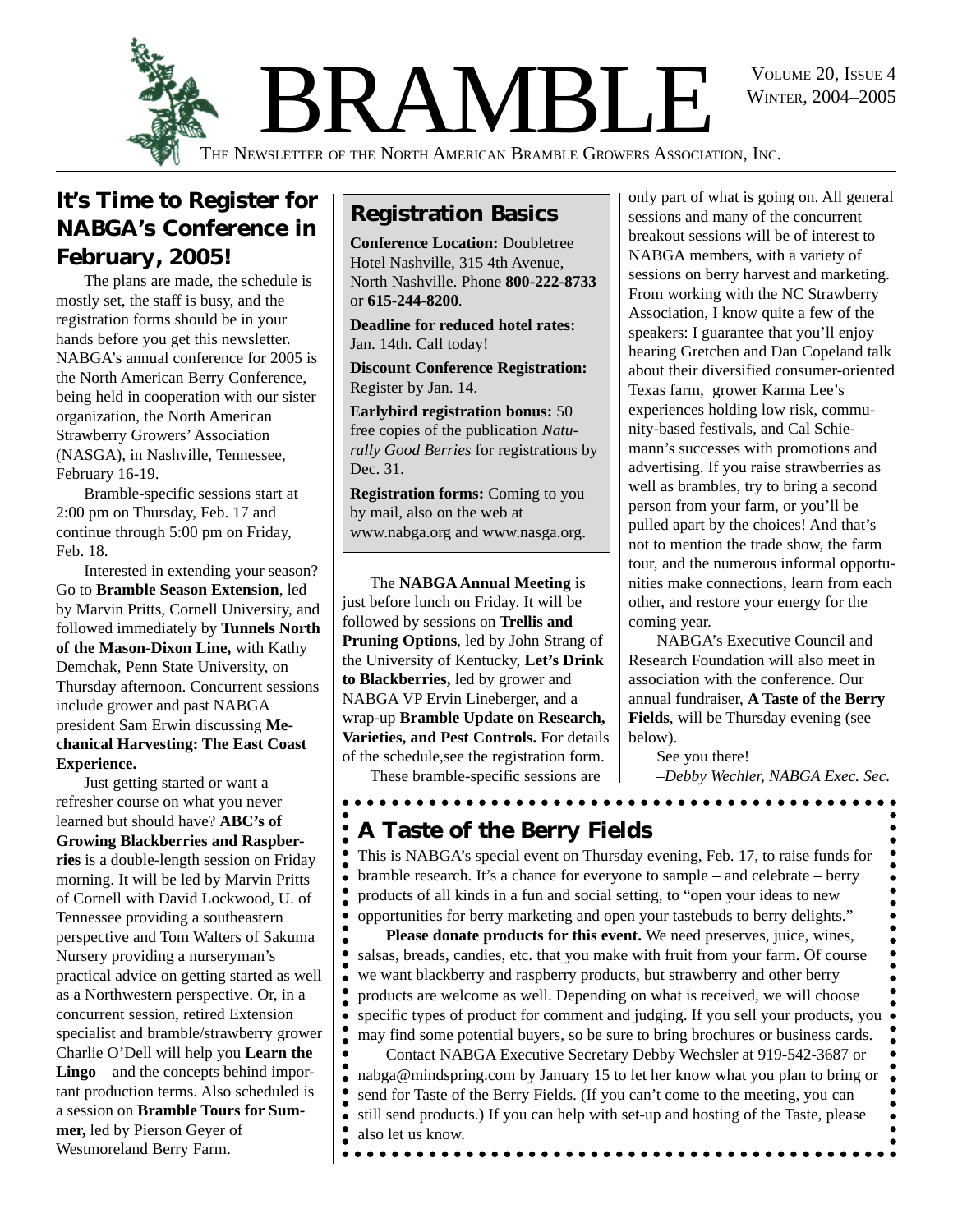# **Looking for Leaders...**

Have some ideas? Want to see changes? Got a little time and a willingness to help YOUR organization? Know someone else who does? If you are interested in nominating yourself or someone else to the NABGA Executive Council, please contact NABGA Vice President, Ervin Lineberger at 704-739-6602 or the NABGA office at 919-542-3687 or nabga@mindspring.com.

NABGA's Executive Council, made up of representatives from eight regions, plus officers (elected by the council from its membership), is its board of directors. The Council meets just before the conference and works via phone, email, and letter throughout the year. Representatives serve two-year terms and may serve up to two consecutive terms. The following seats are currently open:

**Region 1** (Represents all of Canada)

**Region 3** (Represents MI & NY)

**Region 5** (Represents DE, MD, OH, & WV)

**Region 7** (Represents AL, DC, GA, FL,

# **We Sell Micropropagated, Certified/Virus-Indexed Blackberry Plants**

*All Greenhouse Grown*

**Varieties Apache\* thornless Arapaho\* thornless Chickasaw\* Choctaw Chester thornless Illini Hardy Kiowa\* Navaho\* thornless Ouachita\* Shawnee Triple Crown thornless** \* Patented



# Jones Farms

**7094 Honeysuckle Lane, Bailey, NC 27807 252-235-3248 home 252-399-9844 mobile email: jonesfarmsnc@aol.com**

## LA, MS, NC, SC, TX & VA)

(Seats for odd-numbered regions are open in odd-numbered years; even-numbered in even-numbered years. States within the regions can be rearranged.)

# **And for Ideas...**

The start of a new membership year, election of a new Executive Council and officers, and the annual conference are all opportunities to examine the needs of the bramble industry and the direction of NABGA. Many thanks to those members who suggested specific needs on their renewal forms. Comments included:

- Blackberries for northern growers
- *Specific* recommendations on herbicides and rates
- Availability of disease and insect-free planting stock that is true to type
- Virus-resistant blackberries virusfree is not enough as viruses are endemic in the wild.

Gina Fernandez's article on page 5 of this newsletter tells how NABGA's research grants leverage other funds and encourage research. Setting clear priorities for research is another way that

NABGA can help the industry – funding agencies pay *lots* of attention to priorities set and documented by commodity organizations. What are ours?

**Policy:** The U.S. Senate is considering a bill, passed by the House, called the Specialty Crops Competitiveness Act. If it passes,

new funds will be available at the state and national level to improve the quality, viabilty, and safety of specialty crops. And diverse challenges face our industry: country-of-origin labeling, import pressure, labor issues, pesticide availability, food safety. What is our role?

As we asked on the renewal forms, how can NABGA be serve *you*? But also, how can *you* be involved? Please be thinking about these issues, and share them at the conference or by contacting Council members or NABGA office.  $\clubsuit$ 

# **What's Cooking?**

This recipe was sent to NABGA by member Kathy Rosby in Brooklyn Heights, Ohio, in response to our appeal in the last newsletter for bramble recipes. She notes "this is probably our customers' favorite raspberry recipe. We've given it out for years but no one seems to know where it came from."

## **Raspberry Pudding or Pie Filling**

*Quick, Easy & Delicious* 1 large box vanilla instant pudding Milk (according to recipe)\* 1 8 oz. carton of CoolWhip 1 quart red raspberries Mix pudding according to package directions. Let set a few minutes. Fold inthe CoolWhip and berries. \*If using as a pie filling, use a little less milk in the pudding for a firmer filling. Cool and enjoy.

*Please continue to send recipes for the new website we are building! Kathy suggests making available a collection of "Farm-favorite recipes from NABGA members" ...but we'll need more recipes to do it!*

# **It's time to renew your membership!**

If you didn't renew last issue, we've tucked a renewal form in your newsletter. Please renew today! (You can also renew with your conference registration.)

This year, we are pleased to offer discount subscriptions to three, not two, publications, adding the *Fruit Growers News* to *American Fruit Grower* and *Northland Berry News*. NABGA's special subscription rates for all three are approximately half of their regular rates.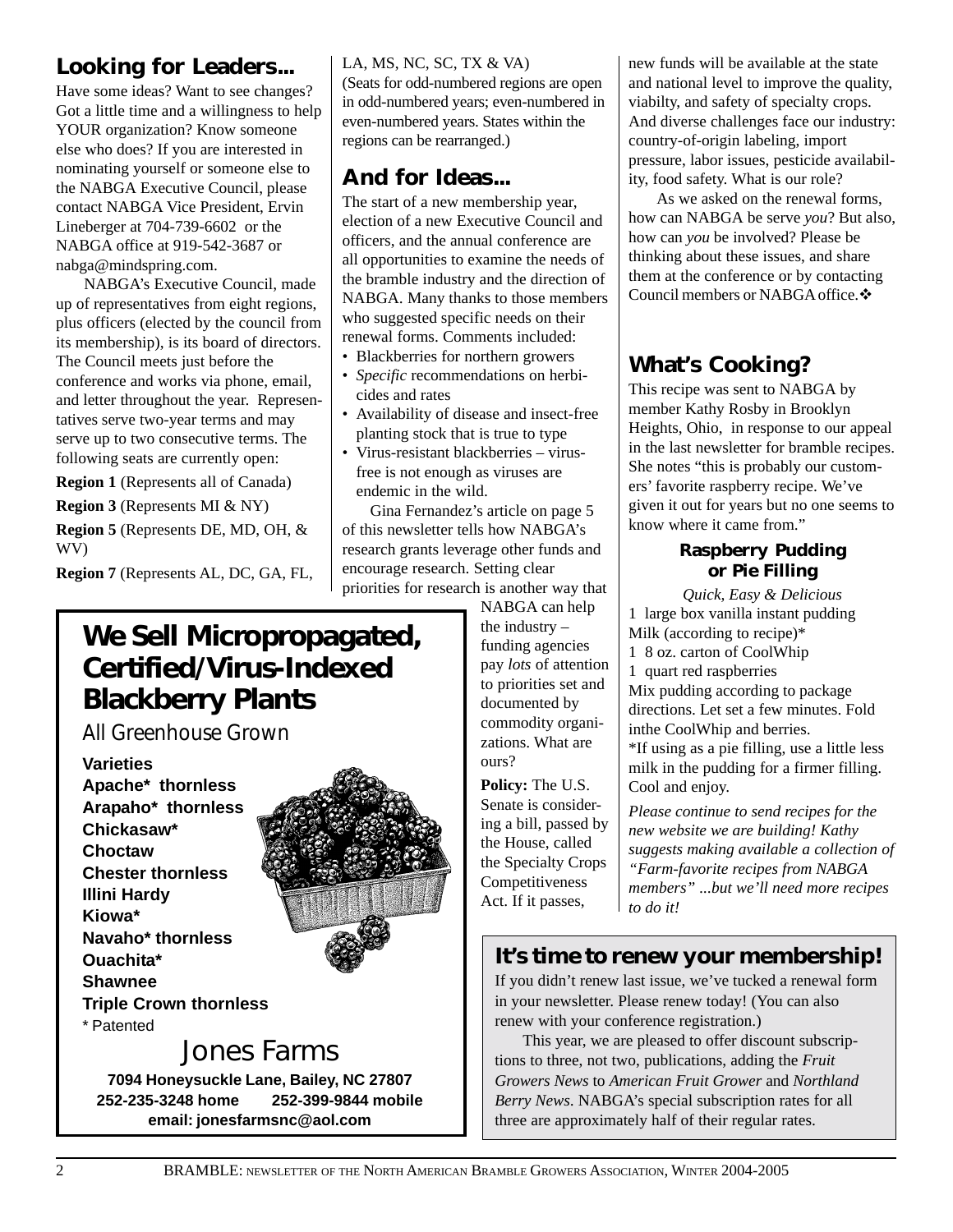# **Producing and Marketing Organic Blackberries**

## *By Milton Parker*

Blackberries offer an excellent opportunity as a specialty, high value crop in southeastern North Carolina. Blackberry acreage is increasing as farmers, particularly tobacco producers, look for viable alternatives to supplement income lost through tobacco quota reductions.

One such producer starting to produce blackberries is Richard Ward of Whiteville, NC. Richard, along with his brothers, farms approximately 1,200 acres just south of Whiteville.

Growing organic crops is nothing new to Richard. He started growing organic tobacco seven years ago, attracted by a premium price more than twice what conventional tobacco brought. He then added organic sweet potatoes, strawberries, squash, watermelons, other vegetables, and the blackberries. He is also growing figs and pawpaws. He has received organic certification on 126 acres of land, but only part of that is in production so far.

The biggest challenge in growing organically, says Richard, is that "you basically have to relearn your whole farming process. You have to figure out the right fertilizer amounts and manage insect and disease problems without chemicals. I went to a lot of different seminars to help me learn. After I got into it I became more interested in the other benefits. You see quite a bit of difference in how the food tastes and how it builds the soil microbes and beneficial insects."

In 2003, Richard received an \$8,000 grant from the Rural Advancement Foundation International-USA, a nonprofit farm advocacy organization, to help him develop organic small fruit production. His first blackberries were planted in April, 2003. The remainder was planted in September of the same year. All were set on black plastic with drip irrigation. Spacing is 8 feet by 10 feet on 14 rows, 200 feet in length. All plants were trained on three horizontal wires. Prior to planting, soil samples



*Richard Ward is developing an organic blackberry operation in southeastern North Carolina. Photo by Milton Parker.*

were taken and organic fertilizers applied. Fertilizers used were KMAG at 300 lbs/acre and feather meal at 500 lbs/ acre. KMAG is 22% nitrogen, and feather meal is 10% nitrogen. Varieties planted include Chesapeake, Triple Crown, Chester, Hawthorne, Apache, Navaho, and Arapaho.

Heat, fungal disease, and Japanese beetles were the primary problems on these organic blackberries. Weeds were controlled through mowing and use of weed eaters. Insecticidal soap and Storox (a hydrogen peroxide-based material) were the only pesticides used. Six applications of Storax were made at .5 gallon per acre and one application of insecticidal soap at one quart per acre.

The first harvest season for Richard's blackberries was in 2004. Harvesting was primarily on Chesapeake, Chester, Hawthorne, and Triple Crown, since the other varieties were not ready. He harvested fruit from June 1 through July 15, selling in flats of 24 half-pints and precooling them prior to store delivery. All sales were through the Carolina Organic Growers Association, a growers' cooperative, to four different organic buyers. The average price per flat received was \$20. Buyers were pleased with the quality of fruit, and Richard was pleased with the prices received for his berries.

Unfortunately, in his first market

year, only a total of 225 flats were sold before intense heat and disease ended the harvest season. Richard feels that early, heat-tolerant varieties are needed at his farm and throughout southeastern North Carolina, if organic blackberry production is to be profitable. Intense heat and high humidity hurt his later maturing varieties.

The primary varieties that performed well were Chesapeake and Triple Crown. Chesapeake was the highest yielder and produced the highest percentage of quality fruit. Triple Crown was very large and produced similar yields to Chesapeake. Chester was very late, did not perform well, and was hurt by the heat and fungus disease. Hawthorne produced small fruit.

"I really liked Chesapeake even though it is very thorny," comments Richard. "It is by far the most productive and had the highest quality fruit." If losses to hot weather repeat this year, Richard is considering taking out the later varieties and concentrating on the earlier ones, making June his primary month for blackberry harvest and sales. $\div$ 

*Richard Ward can be reached at 438 Arn Ward Rd., Whiteville, NC 28472, bettysward@earthlink.net, 910-642- 7209.*

*Milton Parker recently retired as an NC extension agent. He is a member of NABGA's Executive Council.*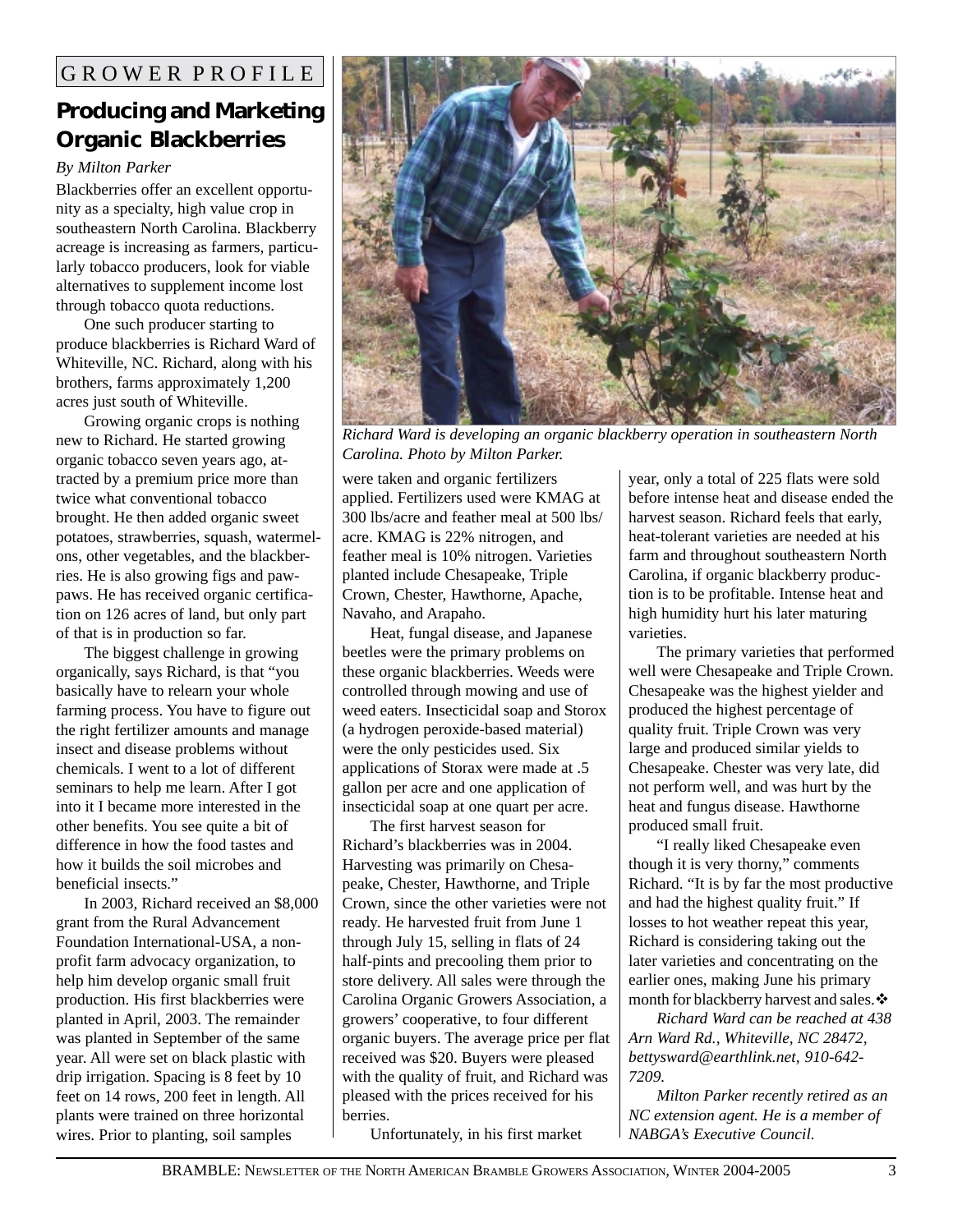# **NABGA Seed Money Grows Larger Research Projects**

*By Gina Fernandez, NCSU*

The North American Bramble Growers Research Foundation (NABG-RF) is the research arm of the North American Bramble Growers Association (NABGA). Since the inception of the NABG-RF in 1999, \$40,379 has been awarded to 20 different projects at universities throughout the U.S. and the USDA research centers.

As Research Coordinator for NABG-RF, I have tracked funds allocated to various groups. Recently I polled some of the awardees and asked them how NABG-RF funding has impacted their programs. A summary of their comments is in the table at right. All of the researchers who received funds said that getting funding from NABG-RF has justified their bramble research to their superiors and has enabled them to get additional support from other funding agencies. They all

#### **Amount of Operating Dollars Developed Through Competitive Grants and Industry Funds for Bramble Research**

| <b>Researchers</b>     | <b>Institution</b>            | Amount<br>Awarded | <b>Additional Support</b>                                                                              | Return on<br>investment                                                                   |
|------------------------|-------------------------------|-------------------|--------------------------------------------------------------------------------------------------------|-------------------------------------------------------------------------------------------|
| Gergerich and<br>Clark | University of<br>Arkansas     | \$1500            | PhD student funded and<br>funds provided for 2-year<br>epidemiology of viruses.<br>(State of Arkansas) | $> 30 \%$ .<br>additional insight on<br>virus situation in<br>Southern US<br>blackberries |
| Lewers                 | USDA-ARS<br><b>Beltsville</b> | \$1500            | \$24,760 for SSR library                                                                               | 16.5%                                                                                     |
| <b>Ballington</b>      | <b>NCSU</b>                   | \$2500            | Development of certification<br>program for blackberry and<br>raspberry nurseries                      | Helped reinvigorate<br>and justify need for<br>raspberry breeding<br>program              |
| Weber                  | Cornell<br>University         | \$2800            | \$43,500 and \$800,00<br>requested                                                                     | 15.5 % or more                                                                            |

stated that support from the national bramble grower organization (NABGA) was very important since many do not have bramble grower organizations in their states. The continued support of research is critical for bramble growers and we hope that you continue to support this very important part of NABGA. $\div$ 

*Note: A quarter of all grower membership dues and all of NABGA's annual acreage charge (\$5/acre) go*

*directly to the Research Foundation. Funds are also raised through our A Taste of the Berry Fields event at the annual conference. NABGA members often make additional voluntary donations to the Research Foundation. (If you would like to do this, you can either send your donation as part of your membership renewal or send a check made out to NABG-RF to NABGA, 1138 Rock Rest Rd., Pittsboro, NC 27312.)*



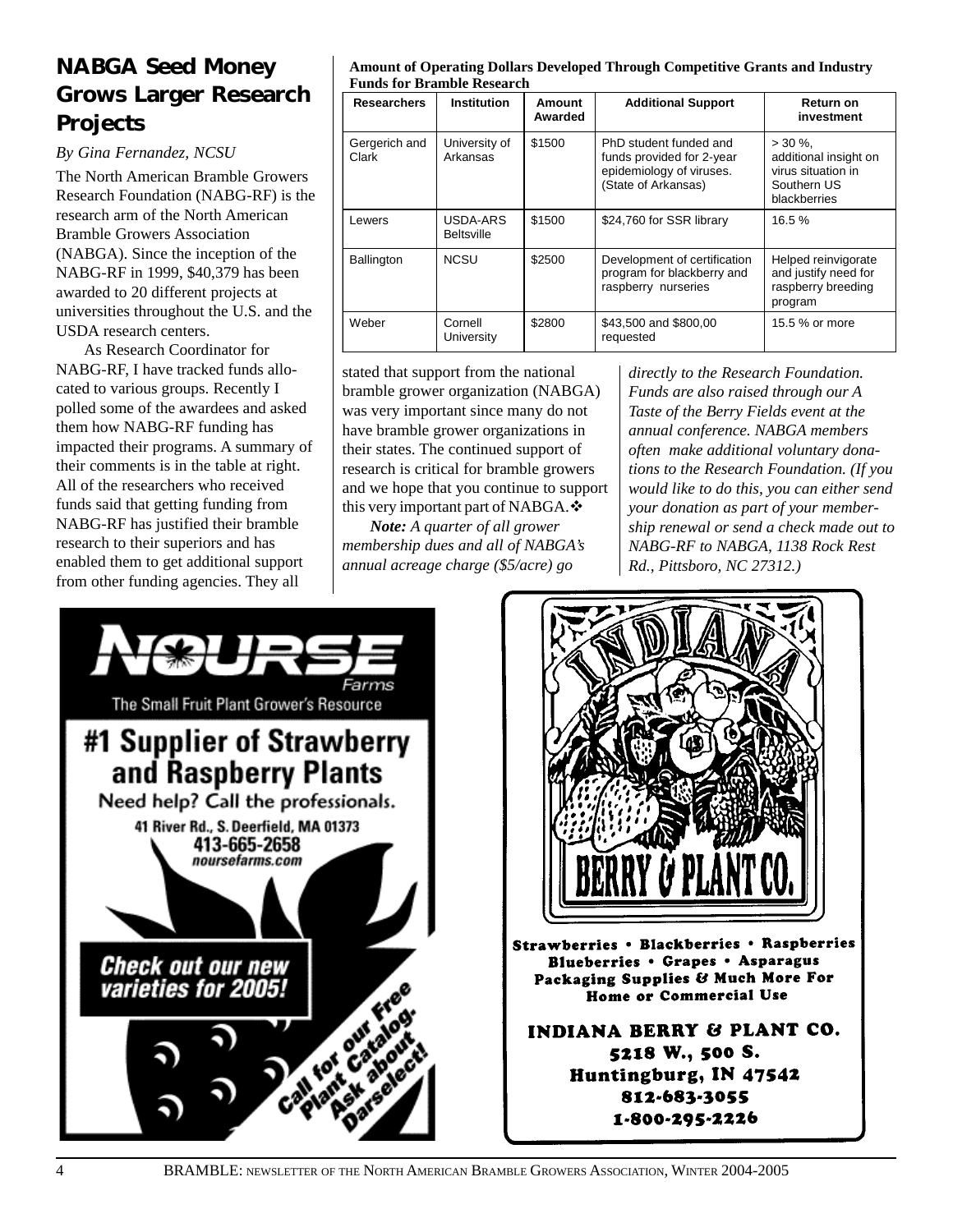# **Rest Completion and Susceptibility of Blackberry Floral Buds to Low Temperature Injury**

*By Michele R. Warmund, University of Missouri. Edited for this newsletter; for a copy of the complete repor, including all tables, contact NABGA or the author (warmundm@missouri.edu).*

## **Introduction**

Blackberry plants require a period of chilling during dormancy to produce normal shoots, flowers, and fruit. In comparison with other perennial temperate zone fruit crops, blackberries have a short chilling requirement (Westwood, 1993). For example, raspberries require 800 to 1700 hours of chilling temperatures, while some blackberries need as little as 200 to 600 hours of chilling (Chandler et al., 1937; Westwood, 1993). If the chilling requirement is not fulfilled, poor bud break and growth will occur the following spring. Drake and Clark (2000) recently reported that 'Navaho' blackberry may have a chilling requirement as long as 800 to 900 hours. This relatively long chilling requirement may limit its suitability for planting and productivity in southern climates in the United States.

In northern U.S. climates, chilling hours can be accumulated in very early winter. Blackberry tissues may then be injured by freezing temperatures following a warm period in late winter when plants have accumulated sufficient chilling hours to break rest. Warmund et al. (1989) reported that floral primordia and cane tissues of 'Cherokee' blackberry dehardened slowly before rest completion. After rest was completed, the rate of deacclimation of floral primordia and xylem increased. The relationship between rest completion and low temperature injury among a range of blackberry cultivars has not been investigated.

In a recent study, a hydrophobic kaolin clay-based material applied to young tomato transplants prevented ice nucleation (i.e., ice formation) and

subsequent low temperature injury (Glenn, unpublished data). The use of this hydrophobic clay may also prevent freezing injury of blackberry buds in late winter after rest completion by keeping buds cooler and delaying bud break. Thus far, the hydrophobic material (unlike hydrophilic kaolin clay, Surround®) has not been tested on a perennial crop. Because of erratic weather patterns across the U.S., information regarding the chilling requirement is needed to choose suitable blackberry cultivars for that region. Moreover, information is also needed to provide recommendations to growers concerning cold-tolerant blackberry cultivars to prevent cold injury and crop loss.

## **Objectives**

- 1. To determine the time of rest completion and the percentage of bud break among six Arkansas blackberry cultivars.
- 2. To determine the relative susceptibility of blackberry cultivars to low temperature injury before and after rest completion.
- 3. To evaluate hydrophobic kaolin clay and white latex paint for temperature suppression and delayed bud break.

## **Procedures**

**Objective 1.** A biophenometer was placed within a three-year-old blackberry planting located at the Horticulture and Agroforestry Research Station, New Franklin, Missouri on 16 Nov. 2002 as the first killing frost  $(-4.4^{\circ}C)$  of the season occurred to record the number of chilling hours as they accumulated. However, in late November, the

biophenometer malfunctioned. Thus, hourly temperature data were collected from the nearest National Weather Service station located .4 miles from the blackberry planting as an estimate of the number of accumulated chilling hours at each date of sampling. Calculations of accumulated chilling hours from the temperature data collected off-site were nearly the same or within one chilling hour of those recorded by the biophenometer before it malfunctioned. Blackberry tissue samples of 'Apache', 'Arapaho', 'Chickasaw', 'Kiowa', 'Navaho', 'Shawnee', and 'Darrow' were obtained from the field planting on 4 Dec. 2002 and 8 Jan., 5 Feb., and 4 Mar. 2003. 'Darrow' was used as a standard of comparison because of its tolerance to low temperature injury. At each sampling date, ten eight-node sections of wood were removed from the middle portion of lateral canes located 60 cm from the soil surface. Cuttings were then placed in oasis wedges (Smithers Oasis Company, Kent, Ohio) and submerged in a perlite bed in a greenhouse at  $21^{\circ}$ C. Bottom heat  $(25^{\circ}C)$  was supplied in the perlite bed and cuttings were misted intermittently with water (10 sec every 10 min) from dawn until dusk for 30 days. Bud break was recorded daily for a period of 30 days for each date of collection to determine dates of rest completion. Data analysis was performed on ten replications of each cultivar. An arcsin square root transformation of the proportion of buds per cane that broke bud was performed before data were subjected to an analysis of variance (ANOVA) and means were separated by

# **STRAWBERRY & RASPBERRY PLANTS**

**Blackberry Canes, Asparagus Crowns, Rhubarb &** Horseradish, Blueberry, Black Currant

STRAWBERRY

 $R.R. \#2$ Simcoe, Ontario Canada **N3Y 4K1** 

All plant material is grown under recognized Provincial or State Programs.

**CALL FOR FREE CATALOGUE** Phone: 1-519-426-3099 Fax: 1-519-426-2573 www.strawberrytyme.com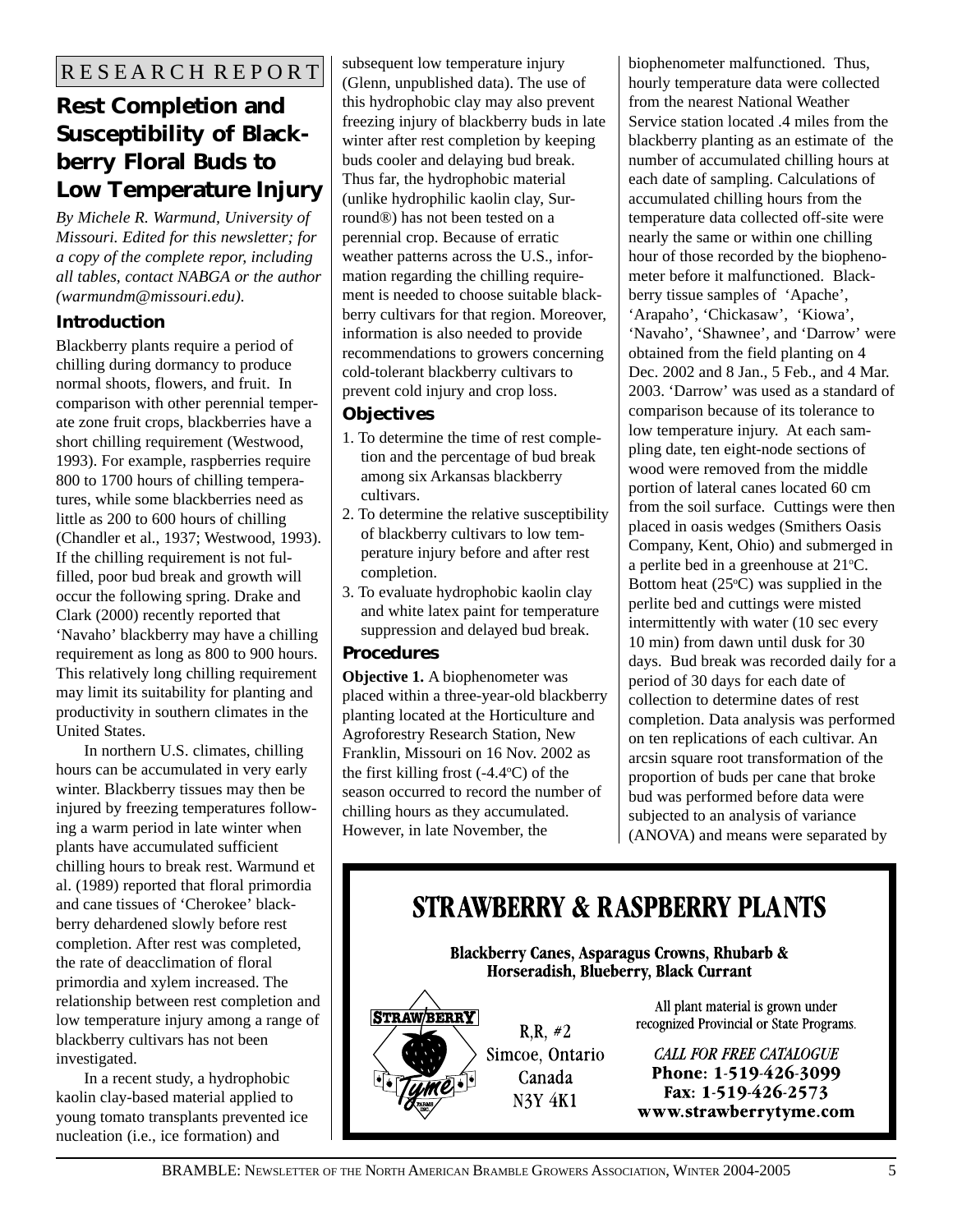# **Research Report**

*Continued from preious page*

Fisher's protected LSD test, *P* # 0.05. The number of days to bud break for each cultivar at each date of collection was also subjected to ANOVA.

**Objective 2.** Samples of the cultivars listed above were collected simultaneously on 8 Jan. and 4 Feb. 2003 to assess floral bud hardiness before and after rest completion. Thirty-six twonode cuttings of each cultivar were collected from six replications of the field trial as described above. Tissue was then placed in sealed polyethylene bags, packed on ice, and transported to the laboratory. Six two-node cuttings were placed in moist cheesecloth and wrapped in aluminum foil for each of six test temperatures. Additional samples were prepared similarly and were stored at 2EC for use as an unfrozen control. A 30-gauge copper constantan thermocouple was be placed in contact with a bud of a sample enclosed in aluminum foil to monitor tissue temperature. Thermocouple output was read with a digital thermometer (Omega Engineering, Inc., Stamford, Conn.). Samples were then placed in a programmable freezer at –2EC and held at this temperature for 12 hours to equilibrate the tissue. Thereafter, samples were cooled at 3EC/ h and removed from the freezer at 3EC intervals estimated to result in bud injury. Tissue was thawed at 2EC for 24 hr. After thawing, tissue was incubated at 100% relative humidity at 25EC for 5 days before examination for oxidative browning under a dissecting microscope at #40H. The number of injured and uninjured floral buds was recorded and the modified Spearman-Karber equation

Each research project funded by the NABG Research Foundation submits a progress report to the Foundation at the end of the year. Reports on all projects are printed in the *Bramble* over the course of the year. This is the last of the reports received in December 2003 for projects funded in February 2003. Reports on 2004 research will begin in the March, 2005 *Bramble.*

## **Table 2. Percentage of blackberry buds per cutting that grew at each sampling date in 2003.z**

| Cultivar    | 8 Jan.             | 5 Feb.            | 4 Mar.   |
|-------------|--------------------|-------------------|----------|
| 'Kiowa'     | 97.5 a $y$         | 96.3a             | 100.0a   |
| 'Shawnee'   | 40.0 <sub>bc</sub> | 73.8 b            | 96.3 abc |
| 'Arapaho'   | 61.3 b             | 88.8 ab           | 88.8 bcd |
| 'Chickasaw' | 43.8 <sub>b</sub>  | 47.5 c            | 87.5 cd  |
| 'Apache'    | 25.0c              | 80.0 <sub>b</sub> | 97.5 ab  |
| 'Navaho'    | 41.3 bc            | 97.5a             | 98.8a    |
| 'Darrow'    | 0.0 <sub>d</sub>   | 41.3 c            | 85.0 d   |

<sup>z</sup> Fifty-five percent of the 'Kiowa' buds and 9% of 'Arapaho' buds broke bud when sampled on 4 Dec.

y Mean separation within columns by Fisher's protected LSD test, *P* # 0.05.

**Table 3. Average number of days to bud break for each sampling date in 2003.z**

| Cultivar    | 8 Jan.             | 5 Feb.           | 4 Mar.            |
|-------------|--------------------|------------------|-------------------|
| 'Apache'    | 13.2 ab $y$        | 7.6 b            | 3.9 <sub>bc</sub> |
| 'Chickasaw' | 13.9a              | 11.1 $a$         | 4.5 b             |
| 'Arapaho'   | $12.0$ abc         | 5.8 bc           | 4.1 bc            |
| 'Navaho'    | 10.0 <sub>c</sub>  | 5.8 bc           | 3.6 <sub>bc</sub> |
| 'Shawnee'   | 1.5 <sub>b</sub> c | 7.5 <sub>b</sub> | 3.4 <sub>bc</sub> |
| 'Kiowa'     | 7.2 d              | 5.0c             | 2.9c              |
| 'Darrow'    | $ x$               | 11.9a            | 8.8a              |

z When buds were sampled on 4 Dec., mean days to bud break for 'Arapaho' was 21 and 19 days for 'Kiowa'. None of the buds from other cultivars grew after 30 days in the greenhouse.

y Mean separation within columns by Fisher's protected LSD test, *P* # 0.05.

x No bud break observed after 30 days in the greenhouse.

(Bittenbender and Howell, 1974) was used to calculate  $T_{50}$  values (temperature at which 50% of the floral primordia exhibited browning) for buds at each sampling date. Data from each date of collection were subjected to ANOVA and means were separated by Fisher's protected LSD test, *P* # 0.05.

**Objective 3.** The three treatments in this experiment were: (1) lateral canes of 'Apache' and 'Navaho' plants painted with hydrophobic kaolin clay; (2) canes coated with latex paint; and (3) unpainted control canes. Kaolin clay was applied at  $60 \text{ gAl}^{-1}$  and latex paint was mixed with water  $(1:1,v/v)$ . Treatments were applied to ten lateral canes of each cultivar on 14 Jan. 2003, with a second application of treatments on 27 Feb. 2003. All three treatments were applied on the same floricane, with ten replications of each treatment. On 21 Jan. and 3 Mar. 2003, bud temperatures were recorded hourly (144 consecutive hours in January and 197 hours in March) with data loggers (HOBO; Onset Computer Corporation, Bourne, Mass.). Bud

temperatures, as well the ambient temperature, were logged on three replications of each treatment. Mean temperatures for each treatment were calculated at the end of data collection period. The date of bud break was recorded for each bud on the treated canes. Bud break data was analyzed as described in objective 1. Mean temperatures for each test period were also calculated.

## **Results**

Temperature extremes and mean monthly temperatures were recorded on-site at HARC. In this study, chilling hours were defined as the number of hours between 0 and 7°C. Between 15 Nov. and each sampling date of 4 Dec., 8 Jan., 5 Feb., and 4 Mar., the total number of chilling hours recorded were 187, 590, 725, and 959, respectively.

When samples were collected on 4 Dec. and placed in the greenhouse, 55% of the 'Kiowa' buds and 9% of the 'Arapaho' buds broke. In the previous two years of sampling during the first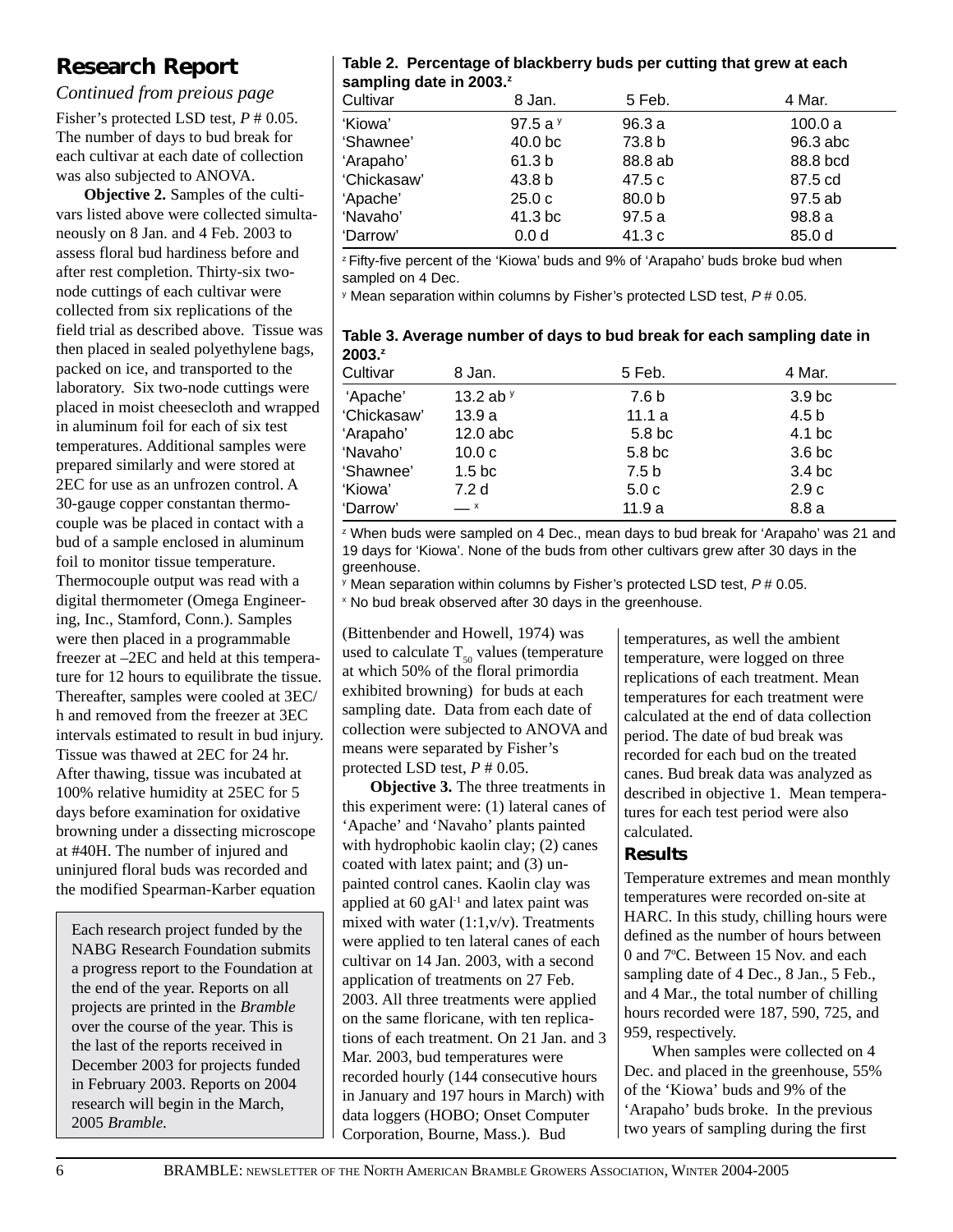week of December, none of the cultivars, except for a few 'Kiowa' buds, completed rest at that test date. By 8 Jan., all cultivars had some buds that completed rest except 'Darrow' (Table 2). 'Apache' also had fewer buds break than 'Chickasaw', 'Arapaho', and 'Kiowa'. However, at the two later sampling dates, 'Chickasaw' and 'Darrow' had fewer buds break than 'Kiowa' and 'Navaho'. Moreover, by 5 Feb., nearly 50% more 'Navaho' and 'Kiowa' buds had completed rest than 'Chickasaw' and 'Darrow'. By 4 Mar., 85% of the buds of all cultivars exhibited growth after exposure to warm temperatures in the greenhouse.

While only two cultivars broke bud in December, 'Kiowa' buds exhibited growth in 11 to 30 days  $(0 = 19)$  after exposure to warm temperatures. Seven 'Arapaho' buds exhibited growth in 19 to 23 days  $(0 = 21)$  after sampling. In January, mean days to bud break was considerably reduced, ranging from from 7 to 14 days for all cultivars except 'Darrow' (Table 3). As chilling hours accumulated, even fewer days in the greenhouse were required to break bud in February and March. By 4 Mar., all cultivars averaged as few as 3 to 9 days to bud break. In January, February, and March, 'Darrow' and 'Chickasaw' averaged more days to bud break than 'Kiowa'.

Other researchers have estimated chilling requirements for some of the Arkansas blackberry cultivars. In an experiment using whole plants placed in cold chambers, Drake and Clark (2000) reported that 'Arapaho' had a chilling requirement of 400 to 500 hours, while 'Navaho' plants required 800 to 900 hours. In a different study using stem cuttings collected from the field, Yazzetti and Clark (2001) reported that 'Kiowa' completed rest after 200 hours of chilling and 'Shawnee' required 400 to 500 hours. They were unable to determine conclusively the chilling requirement for 'Chickasaw', 'Apache', and 'Choctaw'. Results from the December collection date in our study indicated that 'Arapaho' has a lower chilling requirement than that of 'Shawnee'. Additionally, 'Navaho' satisfied rest in our study by the time 590 hours of chilling tem-

## **Savannah Conference Offers Bramble Sessions**

The 2005 SE Regional Fruit and Vegetable Conference in Savannah, Georgia, on Jan. 7-8, 2005 offers a full day of bramble sessions, plus a two-day agent training sponsored by the Southern Region Small Fruit Consortium (SRSFC).

Says Tom Monaco, Director of the Consortium, "We are sponsoring five agents from each of the SRSFC member states (NC SC GA TN). We have 20 additional seats available for county agents on a first-come basis. A a registration fee of \$25 is required to cover the expense of handouts. This invitation is offered to county agents from any state." Any agents interested in attending should contact him at tom\_monaco@ncsu.edu or 919 515 6963.

Here's the schedule of bramble sessions:

#### **Friday January 7, 2005 (Grower and Agents)**

- 8:05 Cultural Practices for Bramble Fruit  *Gina Fernandez, Small Fruit Specialist - NCSU*
- 8:25 Bramble Cultivars and the University of Arkansas Breeding Program *- John Clark, Horticulturist - U. of Arkansas*
- 9:10 Bramble Diseases and their Control *Guido Schnabel, Fruit Pathologist - Clemson U.*
- 10:00 Bramble Pests & Their Control  *Doug Pfeiffer, Entomologist Virginia Tech*
- 10:40 Growing Bramble Fruit in the Deep South *Stanley Scarborough, Sunny Ridge Farms, Baxley GA.*
- 11:00 Growing Bramble Fruit in the Upper Piedmont with Emphasis on Virus Diseases *- Walker Miller, The Happy Berry, Seneca, SC.*

## **Saturday January 8, 2005 (AGENTS ONLY)**

- 8:00 Bramble production basics: Plant lifecycle and environmental requirements*-Gina Fernandez, NCSU* and Growing brambles in low chilling areas*-Gerard Krewer, U. of GA*. Pruning and trellising*-David Lockwood, U. of TN*
- 9:30 Blackberry cultivars in depth *John Clark, U. of Ark.*
- 10:45 Insect management of brambles *Doug Pfeiffer, Virginia Tech*
- 11:30 Disease management of brambles  *Guido Schnabel, Clemson U.*
- 12:15 Lunch (included in registration)
- 1:15 Blackberry certification program  *Zvezdana Pesic-VanEsbroeck, NCSU*
- 1:45 Weed/floor management in bramble plantings *Wayne Mitchem, NCSU*
- 2:15 Food safety puts thorns in the bramble patch  *Dennis Osborne, NCSU*
- 3:30 Bramble enterprise budgets*-Charles Safley, NCSU*
- 4:15 IR-4 Program: How it works and what is in the pipeline for brambles? *- Roger Batts, NCSU*
- 6:00 Reception at Hyatt Regency Hotel

The conference will be held at the Savannah International Trade and Convention Center. Other tracks at this conference include peaches, strawberries, vegetables, roadside markets, watermelons, grapes, and more. There is also a large trade show. There is an earlybird discount for registration before December 17th. To see the full schedule, visit www.gfvga.org, email info@gfvga.org, or call 877- 99GFVGA.

peratures had been recorded. However, it should be noted that in the other studies (John Clark, personal communication), the killing frost temperature was defined as  $-3.3$  °C whereas chilling hours were counted after a killing frost of -4.4 <sup>o</sup>C in our study. Moreover, in Drake and

Clark's study conducted in the cold room, temperatures were maintained at a constant temperature  $(3 \text{ }^{\circ}C)$ , while temperatures dropped below freezing and diurnal fluctuations occurred in the field. When blackberry cultivars were

*Continued next page*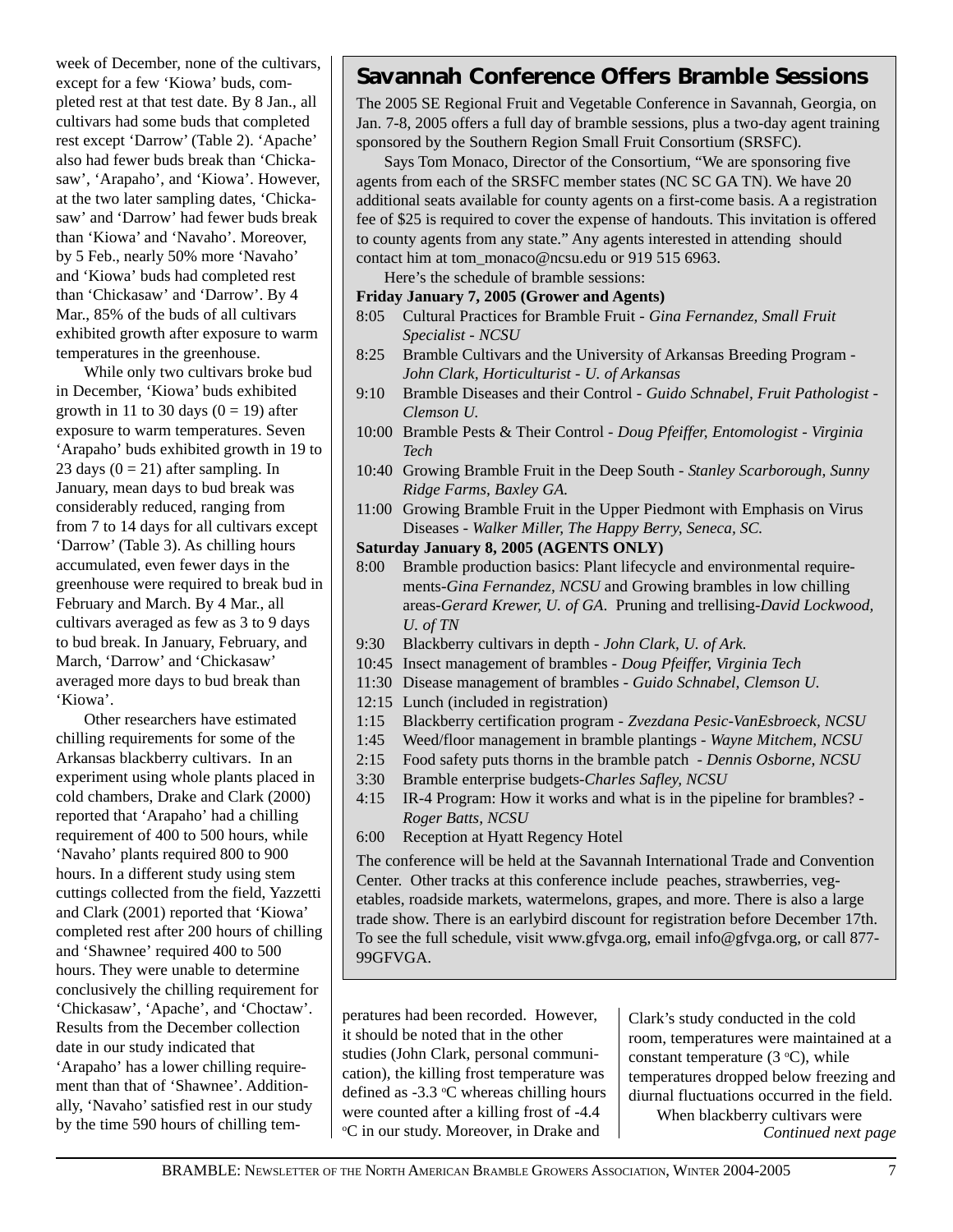# **Choosing Cultivars**

The December issue of the UMass *Berry Notes* e-newsletter includes an excellent and extensive review of raspberries as part of a larger small fruit cultivar review by Cornell fruit breeder Courney Weber. He writes:

"The winter months are a good time to review your current small fruit cultivars and to make plans for new plantings. New cultivars are released all the time, and the vast majority of them fail to catch on for various reasons including poor adaptability to diverse growing regions, unforeseen disease or insect susceptibility, or fruit characteristics that are unacceptable to the buying public.

[This list is] meant as a guideline for New York and the northeastern U.S. No cultivar will work well in all locations, soil types, and productions systems, but many have proven to useful in many different situation ... as always, try new cultivars on a limited basis before abandoning cultivars that have proven reliable in your production scheme."

To access the list go to www.umass. edu/fruitadvisor/berrynotes/index.html (issues are posted for the public one month after publication; see subscription form) or to www.hort.cornell.edu/ extension/commercial/fruit/Berries/ berrycult2003.html. Other states also publish variety recommendations and

## trial results.

## **Do Your Own Trials**

Doing your own informal on-farm trials, just following minimal research procedures, can give you lots of good information and is a lot of fun.It's even better if you can get other people to do the same trials – that's "replication" across farms. A few suggestions:

1. Assess your variety and market needs before choosing what to put in the trial and what to track. What are the most/least important characteristics for your market: flavor, size, keeping quality, color, yield, harvest period? No one variety will do it all. What is crucial, what is only nice to have?

2. Also assess your production limitations: location, climate, disease pressures, etc. Do you need varieties with specific disease resistance or hardiness?

3. Keep trials small. Don't bet the bank on something new.

4. Compare similar types of plants (like fall-fruiting red raspberries) and include a standard or familiar variety.

5. Plant your trial where soil conditions for all plants are as similar as possible, and provide the same fertilization and care to all the plants.

6. Keep records and WRITE them down. Note planting dates, bud break, flowering, first fruit, incidence of disease, last marketable fruit, etc.

Keeping track of yields may be tougher. Write down your unscientific observations as well (e.g., "plants look scrawny"), and date them.

8. Do taste trials. They're fun and you'll find lots of willing cooperators.

9. Keep your trial going for several years to account for weather variation. $\cdot$ 

# **Research Report**

*Continued from preious page*

evaluated for susceptibility to low temperature injury, 'Kiowa' was always less hardy than all other cultivars . Among the Arkansas cultivars, 'Apache' ranked the highest in tolerance for low temperature injury in March. While the Arkansas cultivars attained their maximum hardiness (i.e., lowest  $T_{50}$  values) in January, 'Darrow' had the lowest  $T_{50}$ value in February. In previous experiments, 'Darrow' always ranked higher in winter hardiness than other Arkansas cultivars (unpublished data).

In experiments evaluating kaolin and latex paint, the mean temperature of the ambient air was always colder than that of treated or untreated buds. The dark color of the buds and canes probably absorbed heat and raised the temperature. Buds treated with latex paint were white, whereas the kaolin treatment was more translucent. In spite of these differences, mean temperatures among treatments during the logging period varied by less than  $0.2$  °C. However, the latex paint treatment delayed 'Apache' bud break by an average of 4 days and 'Navaho' bud break by 2 days. It is possible that the thick, viscous latex mixture that coated the bud scales delayed spreading of the scales and retarded leaf emergence. The kaolin-water mixture was considerably less viscous than the latex-water mixture.

## **Conclusions**

Results from this study revealed that 'Kiowa' had a shorter chilling requirement and was more susceptible to low temperature injury than all other Arkansas cultivars tested. 'Arapaho' had a slightly longer chilling requirement than 'Kiowa', but it was not significantly more hardy than the other Arkansas cultivars. 'Darrow' had a long chilling requirement and acquired maximum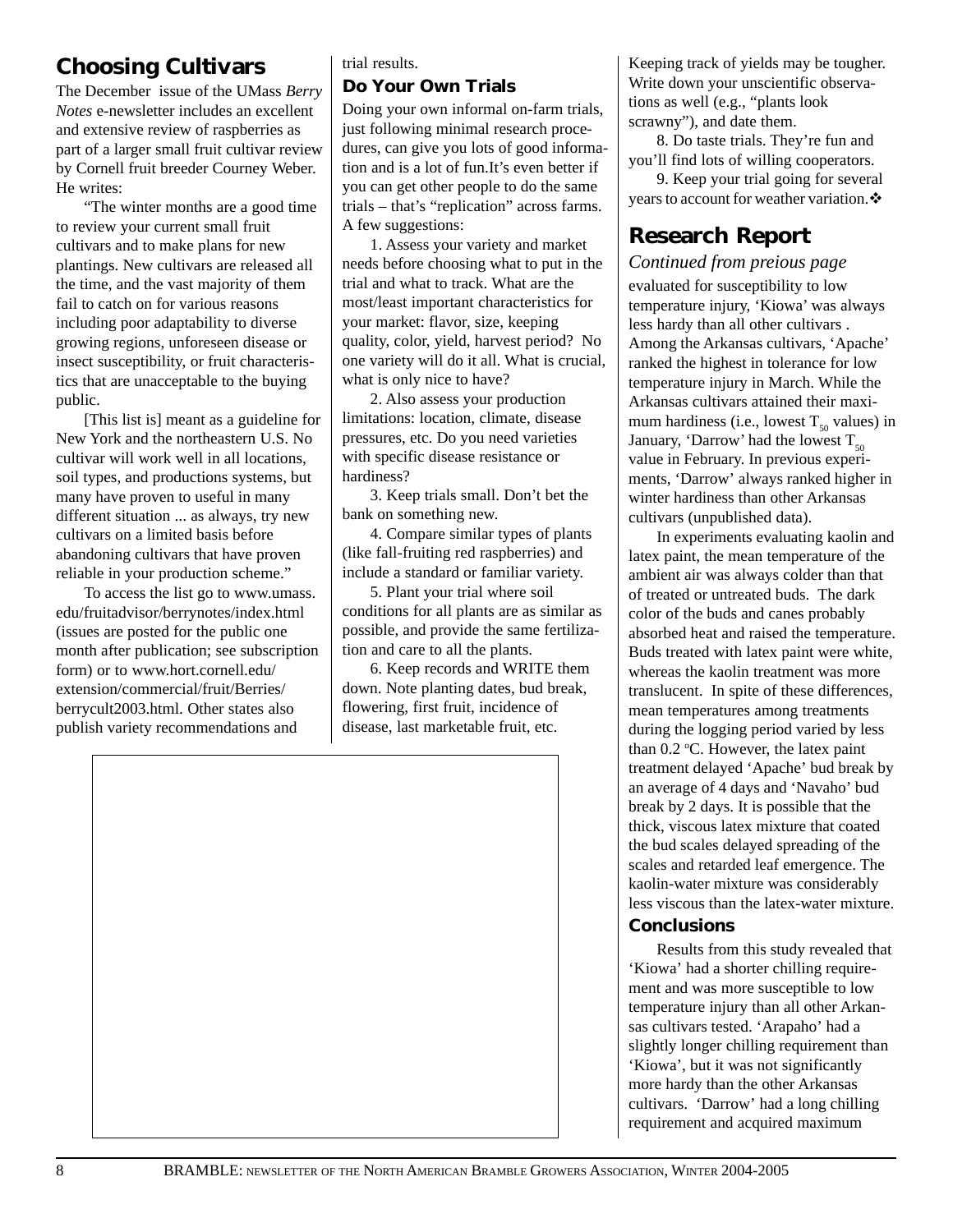hardiness later than the other cultivars. Whereas the Arkansas cultivars deacclimated after rest completion, 'Darrow' acquired maximum hardiness later and subsequently deacclimated. Thus, 'Kiowa', and perhaps 'Arapaho', may be adapted to low-chill climates (i.e., southern U.S.). While 'Kiowa' has larger fruit size than that of 'Arapaho' and requires fewer chilling hours, it also produces thorny canes. Fruit harvest from 'Arapaho' is slightly earlier than 'Kiowa' and its canes are thornless. In contrast, 'Darrow', with its long chilling requirement and tolerance for low temperatures, is adapted to the northern U.S. limit of blackberry production where cold winter temperatures are problematic. However, its thorny canes and small fruit size limit widespread planting of this cultivar.

Hydrophobic kaolin clay and white latex paint treatments did not modify bud temperatures. However, latex paint delayed bud break in the spring by 2 to 4 days, whereas the kaolin treatment had no effect on the date of bud break. $\clubsuit$ 

### **Literature Cited**

Bittenbender, H.C. and G.S. Howell, Jr. 1974. Adaptation of the Spearman-Karber method of estimating the  $T_{50}$  of cold stressed flower buds. J. Amer. Soc. Hort. Sci. 99:187-189.

Chandler, W.H., M.H. Kimball, G.L. Philp, W.P. Tufts, and G.P. Weldon. 1937. Chilling requirements for opening of buds on deciduous orchard trees and some other plants in California. California Agric. Expt. Sta. Bul. 611.

Drake, C.A. and J.R. Clark. 2000, Determination of the chilling requirement of Arkansas thornless blackberry cultivars. Student Journal Dale Bumpers College of Agric., Food, and Life Sci. 1:15-19.

Warmund, M.R., M.F. George, M.R. Ellersieck, and J.V. Slater. 1989. Susceptibility of blackberry tissues to freezing injury after exposure to 16C. J. Amer. Soc. Hort. Sci 114(5): 795-800.

Westwood, M.N. 1993. Temperate-zone pomology physiology and culture. Timber Press, Portland, Oregon. p. 386.

Yazzetti, D. and J.R. Clark. 2001. Evaluation of chilling requirements for six Arkansas blackberry cultivars utilizing stem cuttings. Student Journal Dale Bumpers College of Agric., Food, and Life Sci. 2:90-94.



*This list was developed by Dr. Gina Fernandez, Small Fruit Specialist at NC State University and reviewed by Dr. Marvin Pritts at Cornell. Chores and timing may be somewhat different in your area or for your cropping system. We plan to publish appropriate seasonal chores in each issue of the* Bramble.

## *Plant growth and development*

- $\Box$  Plant is "dormant" and accumulating chilling hours.
- $\Box$  Some differentiation may be occurring in the flower buds.

## *Pruning and trellising*

- $\Box$  Pruning should occur in late winter or early spring. Ice storms can do tremendous damage to plants and trellis systems. If you produce blackberries in areas where ice storms are common, pruning can take place early winter to help avoid severe damage. Wait until early spring to prune floricane raspberries so winter injured wood can be removed.
- $\Box$  Make trellis repairs after plants have defoliated but before pruning and training.
- *Erect blackberry types*
	- $\Box$  prune out the spent floricanes
	- $\Box$  Tie canes to wires in a fan shape
	- $\Box$  cut lateral branches back to 8-12"
- $\Box$  thin canes to 6-8 canes/ hill (4 ft) spacing)
- *Trailing blackberry types*
	- $\Box$  prune out spent floricanes
	- $\Box$  tie or weave canes to wire so that they do not overlap
	- $\Box$  prune side laterals to 12-18"
- $\Box$  thin canes to 6-8 hill (6-8ft spacing) *Primocane fruiting raspberries*
	- $\Box$  Prune (mow) primocane fruiting types to the ground
- *Floricane-fruiting raspberries*  $\Box$  prune out the spent floricanes
	- $\Box$  tie canes to wires so they are spread out
	- $\Box$  cut any lateral branches back to 6"
	- $\Box$  thin canes to 6–8 / hill (3 ft spacing) or 3-4 canes per linear ft. of row

## *Weed control*

- $\Box$  Many summer weed problems can best be managed in the fall and winter using preemergent herbicides. Determine what weeds have been or could be a problem in your area. Check with local extension agent for cultural or chemical means to control these weeds.
- $\Box$  Establishing new blackberry or black raspberry plants into rows of black plastic or landscape cloth can reduce weed problems significantly. For red raspberries, straw mulch works best since new canes will emerge within the row, and must be able to push through the mulch.

## *Insect and disease scouting*

- $\Box$  Scout fields for insect and disease damage and remove those canes.
- $\Box$  If possible, remove any wild brambles by the roots that are within 600 ft of your planting during the winter, or treat them with Roundup in autumn.
- $\Box$  Apply liquid lime sulfur to dormant canes, just prior to bud break, for disease control.

## *Planting*

- $\Box$  Growers in warmer areas can plant in December. In northern areas, set dormant plants in spring when the soil thaws.
- $\Box$  Take soil tests to determine fertility needs one year before planting. Amend the soil in the fall prior to spring planting.
- $\Box$  Prepare list of cultivars for next year's new plantings. A commercial small fruit nursery list can be found at at www.smallfruit.org or www.hort.cornell.edu/nursery.

### *Water management*

- $\Box$  Make repairs to irrigation system (check pumps, lines, etc).
- $\Box$  Plants generally do not need supplemental water in winter.

## *Marketing and miscellaneous*

- $\Box$  Order containers for next season.
- $\Box$  Make contacts for selling fruit next season.
- $\Box$  Attend grower meetings.